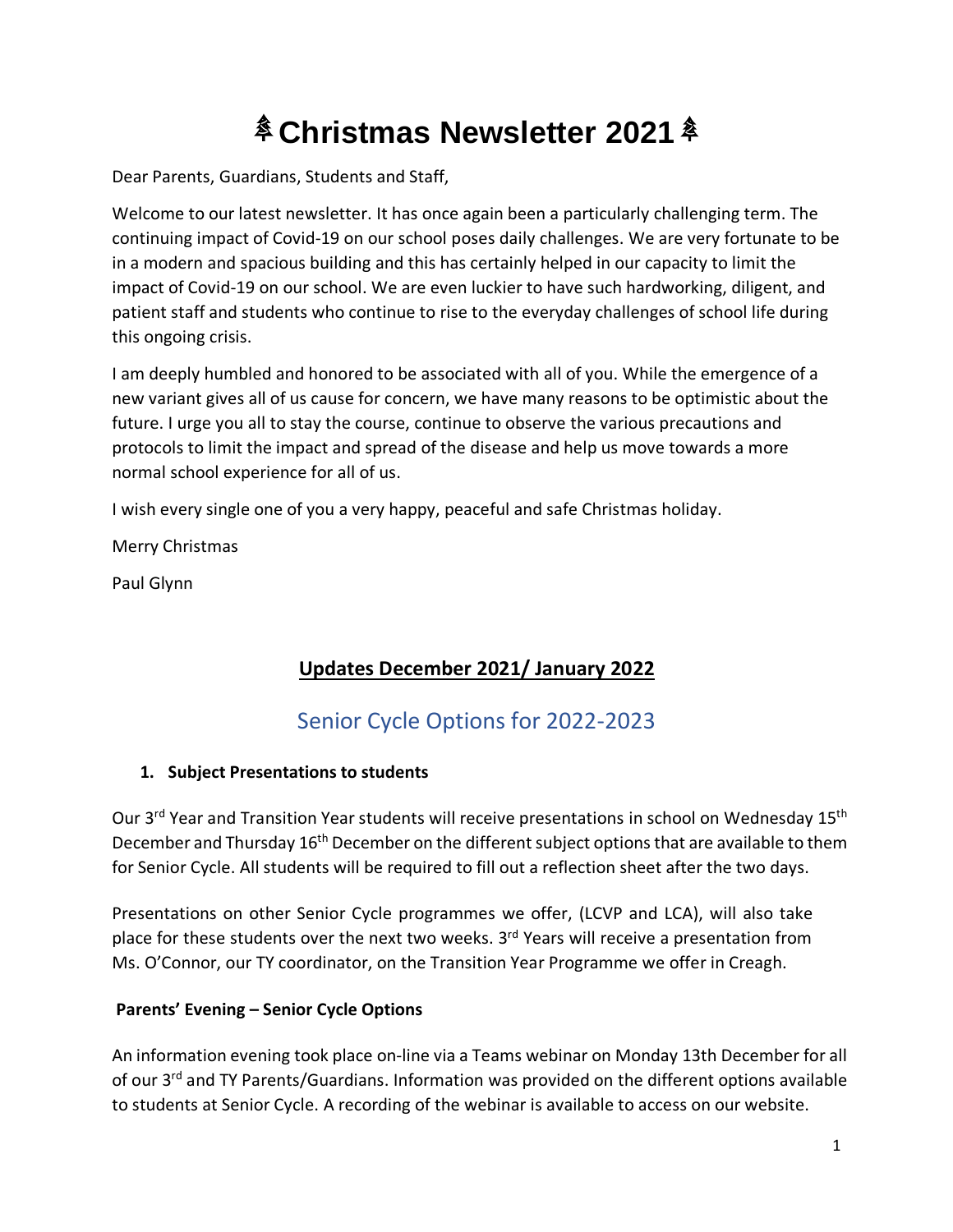#### **2. Subject Preferences - VSware**

From the *13th December 2021 until the 7th January 2022,* current 3rd and TY students, together with their parents, will be able to input their subject options into the VSware Portal for fifth year. Please note, that regardless of whether your child thinks that they would prefer to do Transition Year or LCA, they still need to submit subject options for fifth year (in case they don't get accepted into those programmes).

It is very important when making their subject choices for Senior Cycle that students rank them in order of genuine preference.  $1 = 1$ <sup>st</sup> Choice. Students should consider several important factors before making their choices. Such factors should include interest in the subject, requirement of the subject for third level/career choice, their ability in that subject etc.

### 2<sup>nd</sup> Years 2022 - Subject Choices

Current 1<sup>st</sup> Years will continue to study three out of their current five optional subjects in second year. i.e. they drop two of their current options subjects at the end of their First Year in school. (French, Geography and their three current optional subjects from; Home Economics, Business Studies, Applied Technology, Graphics, Engineering, Music, Visual Art, Wood Technology, Classical Studies).

Students will need to rank the subjects in genuine order of preference, 1-5 (i.e. the subject they most want to keep on is ranked at number 1; the subject they least want to keep is ranked at number 5). Please note that only students who choose French as their first preference will be guaranteed a place in French in Second year. We highly recommend that students, where they can, continue with French for junior cycle as there are some universities which require students to have studied a Modern Foreign Language (MFL) as a Leaving Certificate subject.

Students will need to input their options, 1-5 using their VSWare log-in details. The VSware portal for this will open on the *7th February and close on the 18th February*.

### Important dates for your diaries:

- **Christmas Holidays:** School will finish at *12.40pm on Wednesday 22nd December and*  will re-open on Thursday 6<sup>th</sup> January 2022. Wednesday December 22<sup>nd</sup> is a nonuniform day and students are encouraged to wear Christmas jumpers to school on this day.
- **Christmas Reports:** We plan to publish reports for all students on Wednesday *22nd December* through your child's VSware account. Please note that VSware has changed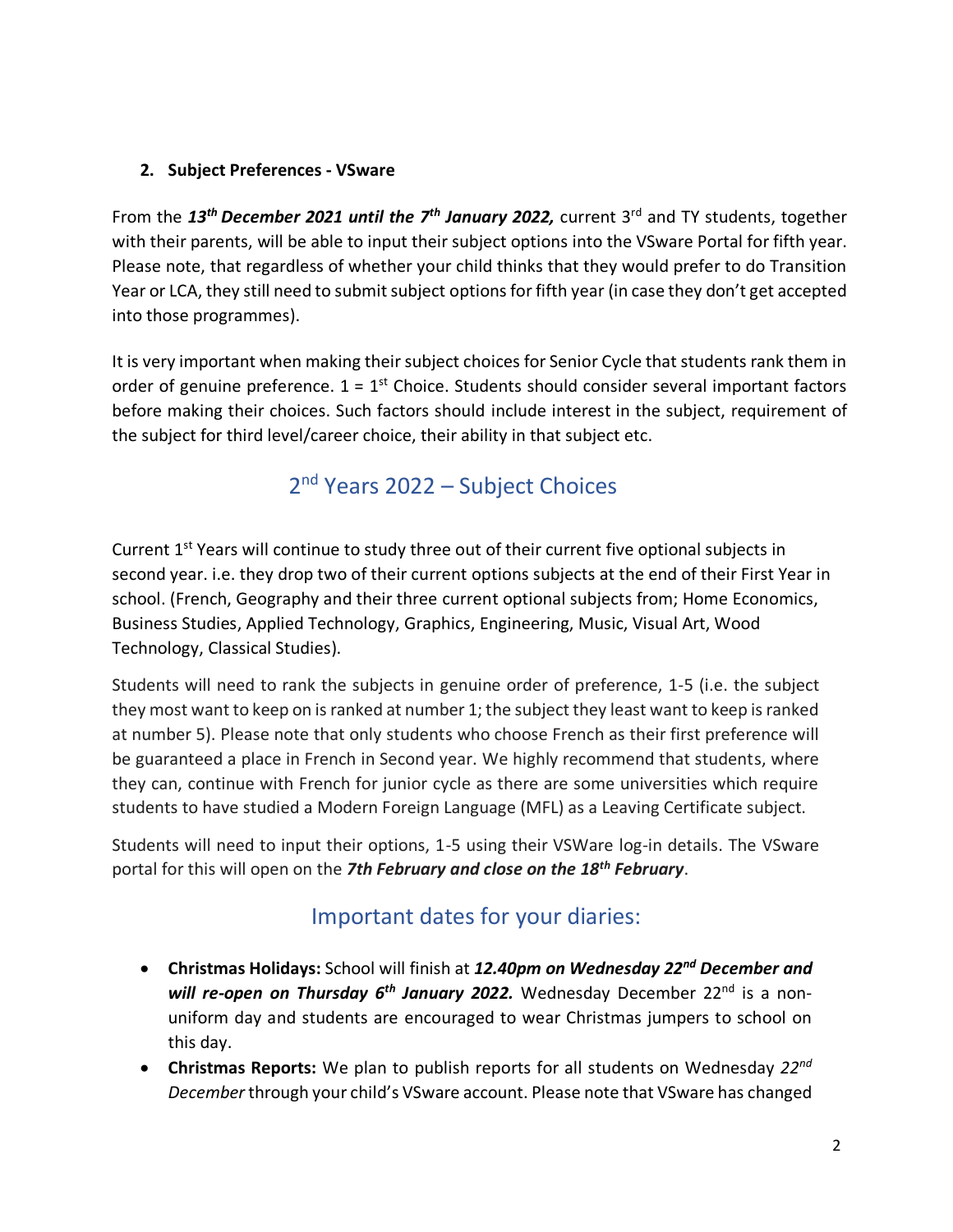their Assessment software and are experiencing considerable difficulties. If your child hasn't received a report from a teacher/tutor, please contact our admin office who will be able to direct your concern. A reminder to you that behaviour notes are logged on VSware under the Behaviour Tab. It is important that this is monitored regularly.

- **Whole School JCT Day for Staff:** School will be closed for a full day on *January 18th 2022* to facilitate JCT training (Summative Feedback) for staff.
- **2<sup>nd</sup> Year Online PTM:** Our 2<sup>nd</sup> Year Parent Teacher Meeting will take place online on Monday  $17<sup>th</sup>$  January 2022 4.15 - 6.45pm. School will close at 3.45pm for all students. More information will follow on this in our first week back. Your child will be issued with a VSware ID which you will need to input your preferences for teachers for the night. Please retain this ID in a safe place.
- 1<sup>st</sup> Year Online PTM: Our 1<sup>st</sup> Year Parent Teacher Meeting will take place online on Monday  $31<sup>st</sup>$  January 2022 4.15-6.15pm. School will close at 3.45pm for all students. More information to follow mid-January.
- **Mock Exams:** The 3<sup>rd</sup> and 6<sup>th</sup> year mock examinations are provisionally timetabled for the 7<sup>th</sup> - 18<sup>th</sup> February, inclusive. Mock Fees will be confirmed as soon as possible, and online payments will go live early in the new year.

## Housekeeping

#### **Uniform**

Please ensure that all students are in the full school uniform as per our [Uniform](https://creaghcollege.ie/wp-content/uploads/2021/09/Reviewed-Uniform-PolicyMay-2021-for-web.pdf)  [Policy](https://creaghcollege.ie/wp-content/uploads/2021/09/Reviewed-Uniform-PolicyMay-2021-for-web.pdf) .

#### **Late to school**

We would encourage students to arrive at school on time, each morning. Tutor commences at 8.52am and students should be seated in class by this time. Students who are late to school should ensure that they have a note in their journal explaining why they are late. If they do not have a note, they will be placed on lunch time detention.

#### **COVID UPDATE – REMOTE LEARNING**

The shadow of Covid-19 has loomed large over school life since the first case was confirmed in the Republic of Ireland on Feb 29<sup>th</sup> 2020. At the start of this academic year, we were cautiously optimistic that we would gradually return to more normal school life over the course of the year; we are certainly in a better place than we were twelve months ago.

As we approached last Christmas, the vaccination program hadn't commenced yet (the Republic of Ireland's first vaccine was administered on Dec 29<sup>th</sup> 2020) and we were at the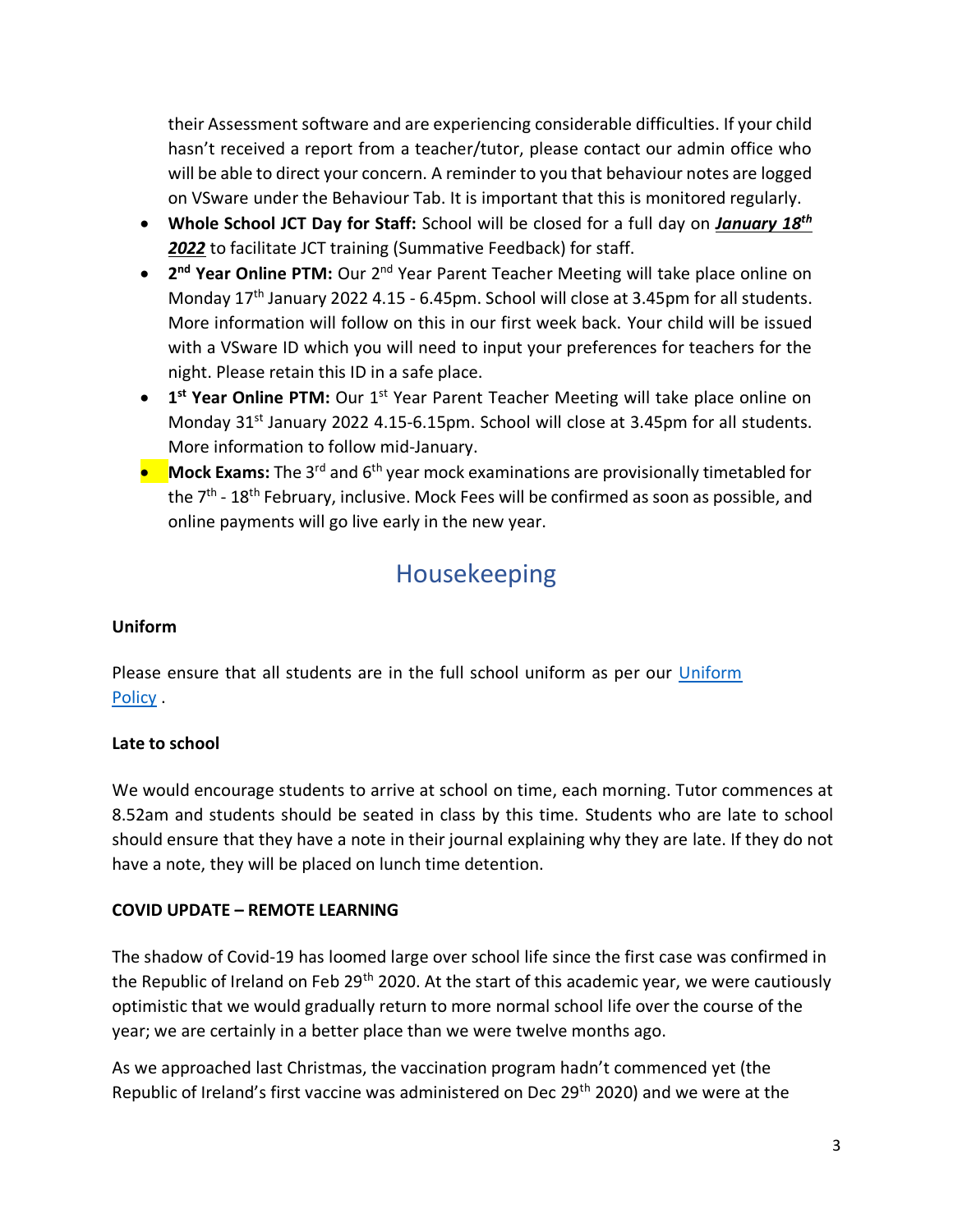beginning of a new wave of infection that severely disrupted schools for the rest of the 2020/21 academic year. This year has seen a resumption of many school activities that were curtailed last year, but we, and all schools, have been significantly impacted by substitute teacher shortages compounded by the impact of the virus on teacher availability.

Throughout all of this difficult period, our staff and students have risen to the considerable challenges they have faced. Whether it be online teaching and learning, mask wearing, complying with all the restrictions in place, etc. our students and staff have conducted themselves with patience, kindness, diligence, and consideration for others.

The full impact of the Omicron variant remains to be seen, but we will still be living with the impact of Covid-19 on daily school life for the coming months. We thank all of you for your patience and cooperation with the measures in place and urge you to continue to do all the small things that limit the spread of the virus.

In the unlikely event of an extended school closure please be aware that we are well-positioned with regards to IT facilities to provide the best possible online teaching and learning experience if it should be required. Please encourage your child to bring home their books and other materials from school for the Christmas period, just in case!

#### **School Self-Evaluation; Focus on homework!**

As a school we strive for academic excellence. Our teachers ensure that students are provided with every opportunity to learn to the best of their ability and achieve success in their studies. We encourage our staff to regularly reflect on their methods of teaching and provide them with opportunities to engage in professional development.

As part of our school self-evaluation process, we have identified Homework as an area we want to focus on developing. Research has found that there is a direct link between homework and student attainment. Please continue to check your child's VSware behaviour tab and check their journal on a weekly basis.

### Stand Up Awareness Week

During this past term we took part in **Stand Up Awareness Week**, where we took a stand against homophobic, biphobic and transphobic bullying. The week was about letting everyone know that Creagh College is taking steps to ensure that our school is a safe and supportive space for LGBTQI+ young people. We want everyone in our school to feel comfortable expressing themselves and their identity.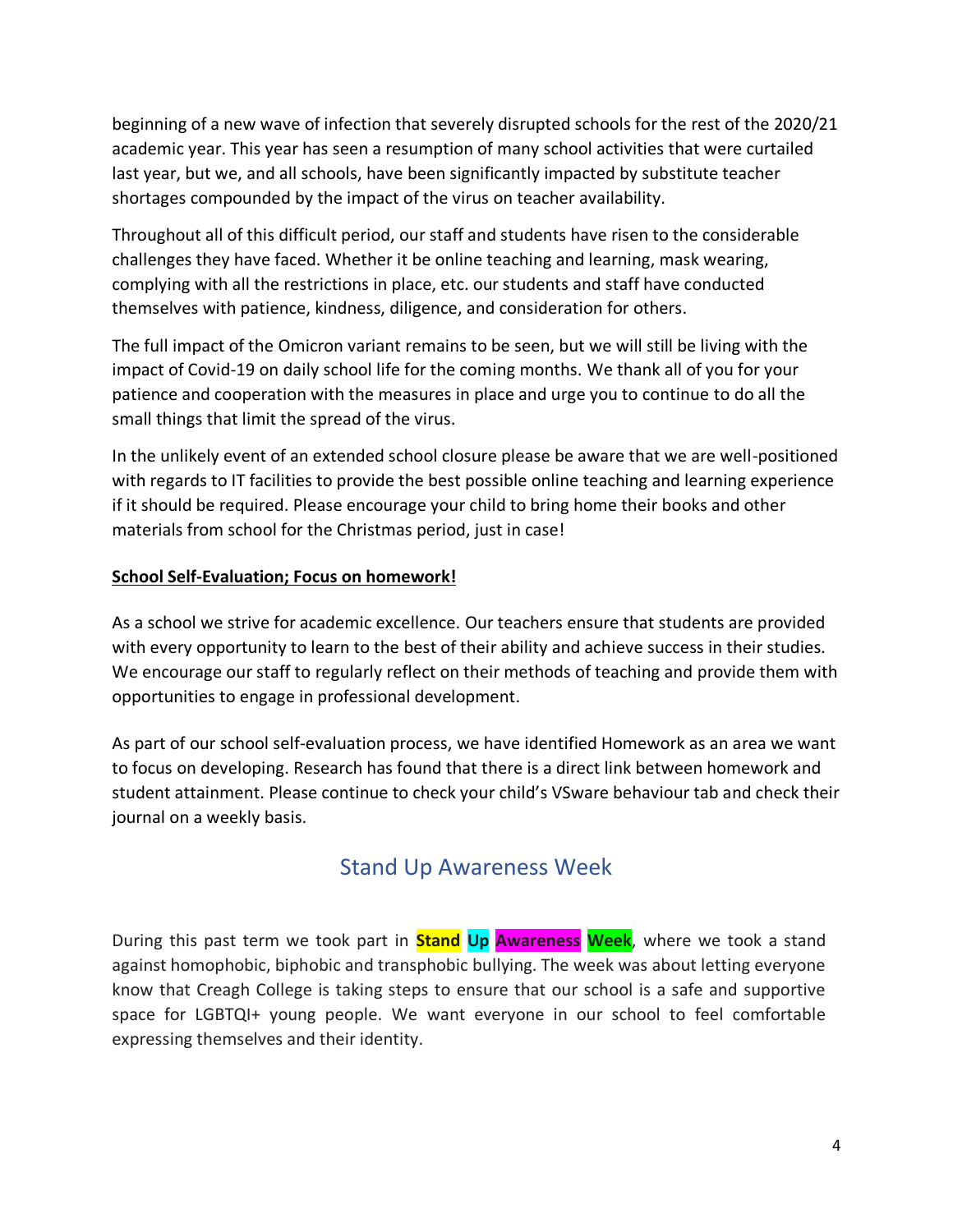

During the week, in all of the Wellbeing lessons, the teachers focused on this topic, to start a conversation around building a community of trust and respect. Then on Friday 19th November we asked all pupils to show their support by wearing brightly coloured clothes to school. There was also a stand in the GP area during break and lunch, where pupils could ask questions or have a chat with some of Creagh College's LGBTQI+ community. We were delighted to mark this week in a meaningful way and we hope to continue making progress in future years.

### Extra-Curricular Activities

This term has been a busy term in relation to extra-curricular activities taking place. We would like to take this opportunity to thank our staff who volunteer and dedicate their time to training the students in the various activities. We would also like to say well done to the students for their commitment and dedication to these activities as well as congratulate them on all their successes to date. A small sample of some of our recent extra-curricular activities and achievements are outlined below. Please monitor our facebook/Instagram accounts for regular updates.

#### **U14 Football Team**

Congratulations to the u14 football team who had a great second round win against Bagenalstown of Carlow on a score line of 3-11 to 2-8. Creagh College will now advance to the next stage of the competition

#### **First Year Football Team**

Congratulations to the First-Year football team who won their blitz in Pairc Garman in Wexford. It is fantastic to have some silverware this early in the season.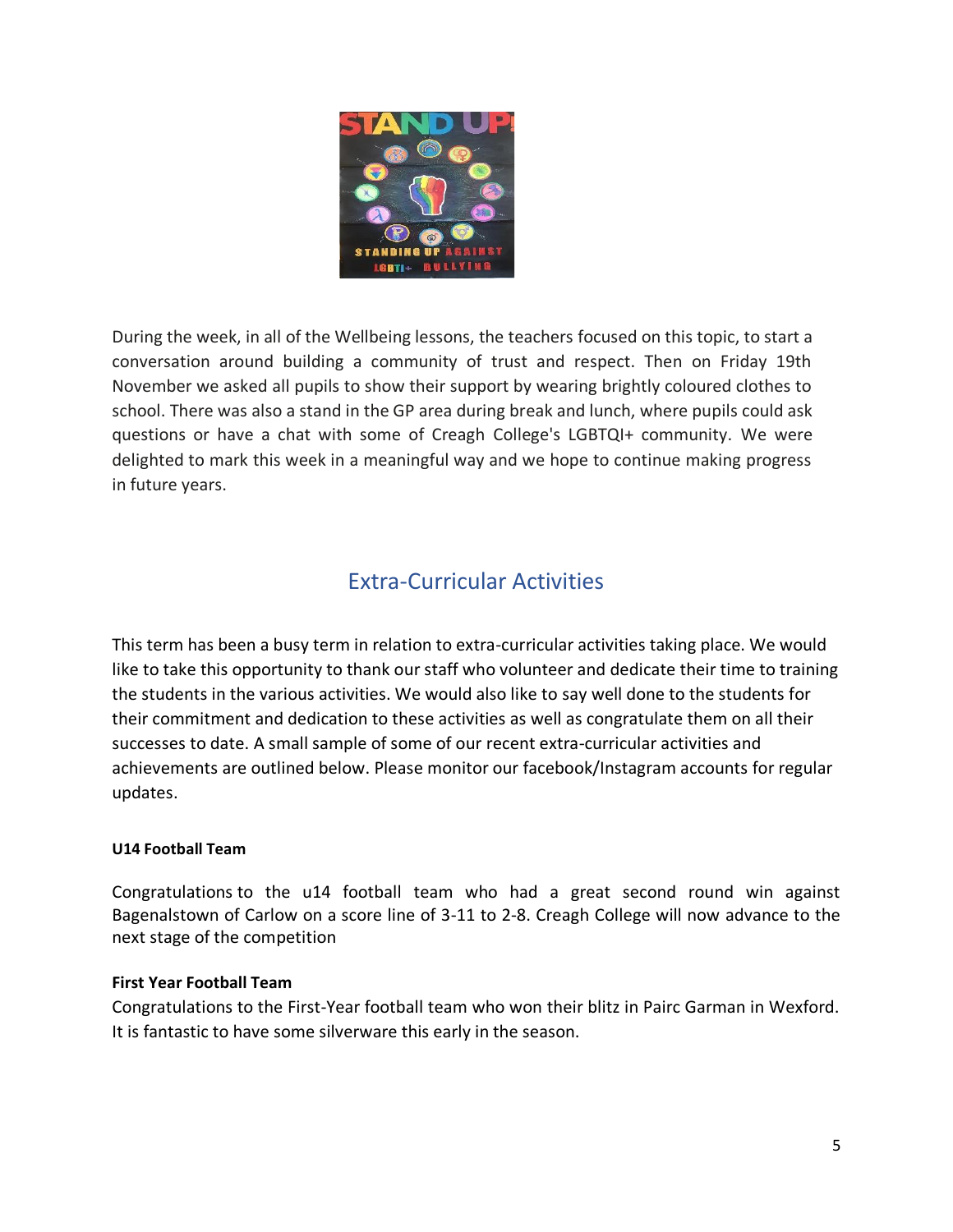#### **Hurling**

Well done to our Junior hurlers who beat St. Grennan's College & Scoil Aireagail from Kilkenny on Thursday 6-08 to 3-06. This win was well deserved after a huge amount of preparation by the students since the beginning of the school year. It was great to see so many players from Ballynastragh Gaels, Naomh Eanna, Ferns, Castletown, Réalt Na Mara Ballygarrett, St. Pat's, Crannford represent their club and school with such pride and determination throughout the game. We look forward to the next rounds of the South Leinster GAA championships in the coming weeks.



#### **Football**

Our Junior Gaelic football panel had another great win recently vs. Blessington C.C. on a score line of 6-10 to 3-05. The weather conditions were tough and there was a great determination from both sides to give a brilliant display of football. Scorers on the day for Creagh were Cormac Kinsella (1-0), Max Buggy (2-01), Charlie Roark (2-0), Lucas Kinsella (1-02), Jack Gethings (0-1), Darragh Gethings (0-02), Conall Dunne (0-01), Cody Lawless (0-02) and Paddy Keavey (0-01). Well, done to all the panel for their great attitude and work rate throughout the match.



*A special thanks to Altura Credit Union for their continued sponsorship of GAA over the last number of years in Creagh College.*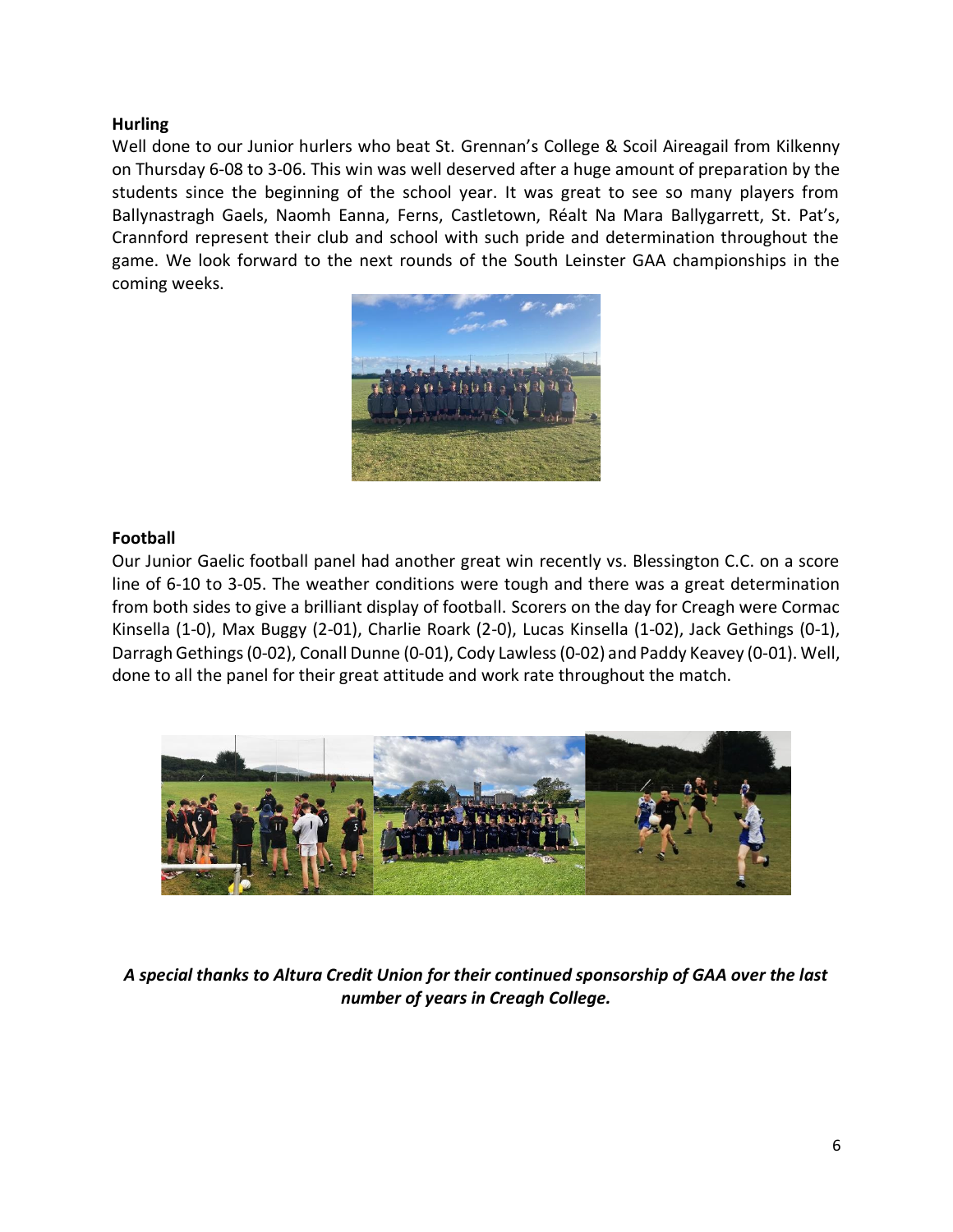### Bonding Week for 1<sup>st</sup> Years

From October 11th - October 15th, all First-Year students took part in 'Bonding Week' - a week of fun activities which aimed to build upon their Induction Programme and allow students to develop peer relationships in a positive environment. The week was a great success and lots of fun was had by all students and teachers involved.

Students created posters in their Wellbeing classes, took part in a Quiz in History, worked on group activities in P.E. and went for a wellness walk in Geography classes. Students also took part in a creative writing competition entitled 'School'.

At the end of the week, all First Years were provided with a breakfast treat and prizes were awarded to 1 Beech for winning the class Quiz. Tutors awarded a prize to the Tutees of the term from each of the nine tutor classes. These included

 **Ash:** Meela Rae O'Toole Crawford **Beech:** Marley Saunders **Elm:** Miesko Piotrkowski **Hazel:** Ryan Landigan **Maple**: Tristian Diaz **Oak:** Emma Russell **Pine:** Eoghan Ó'Griallais **Rowan:** Zach White **Willow:** Johanna Considine

Prizes for creative writing achievements were also presented to the following students: Daria Ciurdea, Ryan Doyle, Dylan Duffy, Paula Kanepe Szmyt, Ava Brennan, Ava Curran, Jodi Rapple and Maria Galvin

Overall, a great week was had and well done to all 1st Years on an excellent first term in Creagh College.

### Christmas Shoebox Appeal

The first group of students participating in Gaisce this year were involved in the Team Hope Shoe Box Appeal. The students organised a successful non-uniform day in September and purchased enough items to fill a fantastic 108 shoe boxes for the charity.

The students spent a number of weeks gathering, wrapping, and sorting out the shoe boxes, a massive team effort! The boxes were then collected in the school by Team Hope and will be distributed to children in need in Eastern Europe and Africa in time for Christmas.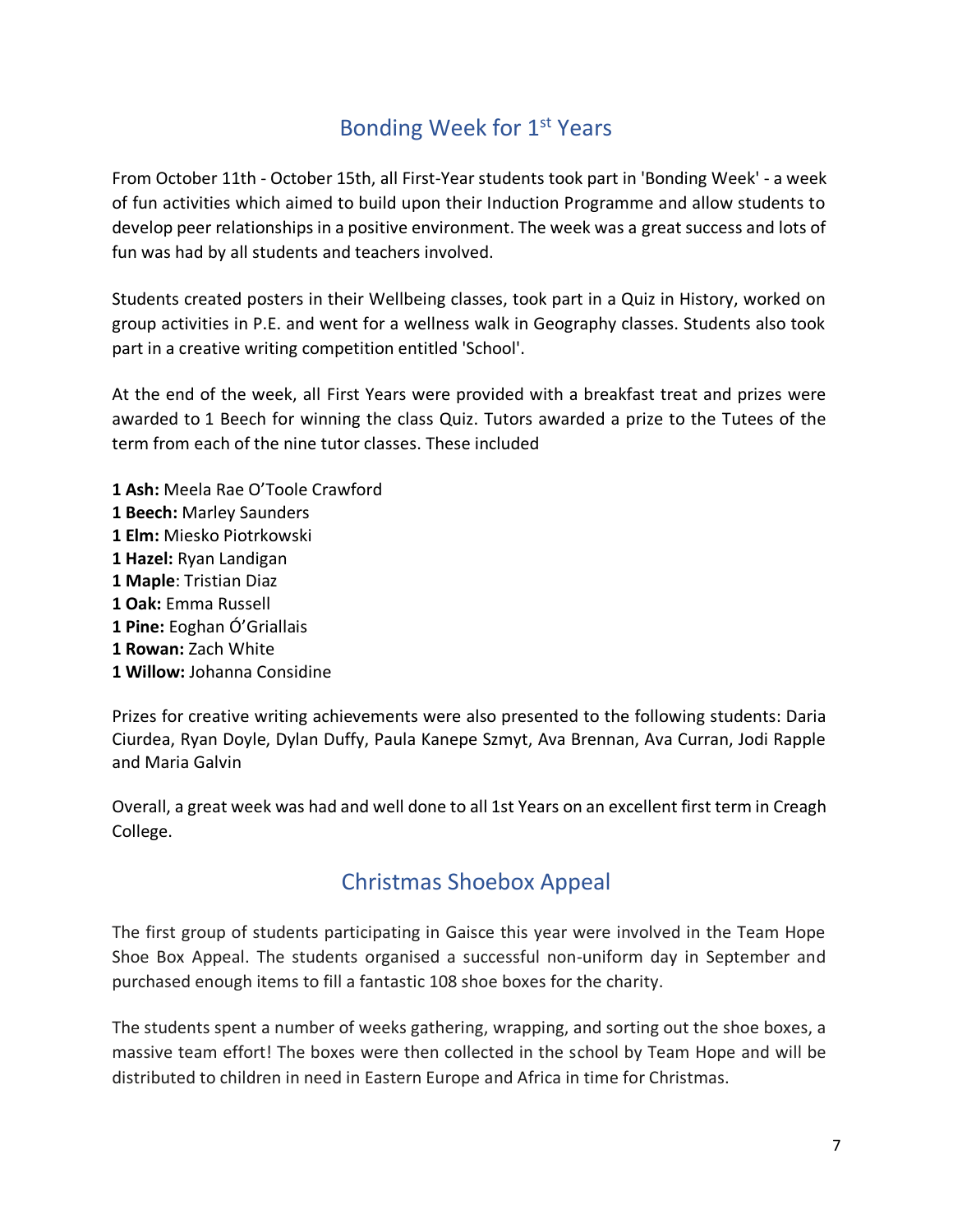Thank you to all who supported our non-uniform day, donated boxes etc. and well done to their teacher, Ms. Moody, and the Transition Year students involved!



### Young Scientist Competition

Balazs Gyurko is a 2nd year student. The title of his project is called '*Analysing our world from Scratch'.* The purpose of the project is to use three games, created and designed by Balazs, using the Scratch coding programme.



These games are then played by participants and the data generated after completing the games are analysed using algorithms written by him. Any correlations within the data generated will be identified using algorithms and presented in graphical format.

He hopes to measure people's reaction rates and determine if they are physically active, will it enhance their reaction rates. All the while, using the game to inform the user of climate change.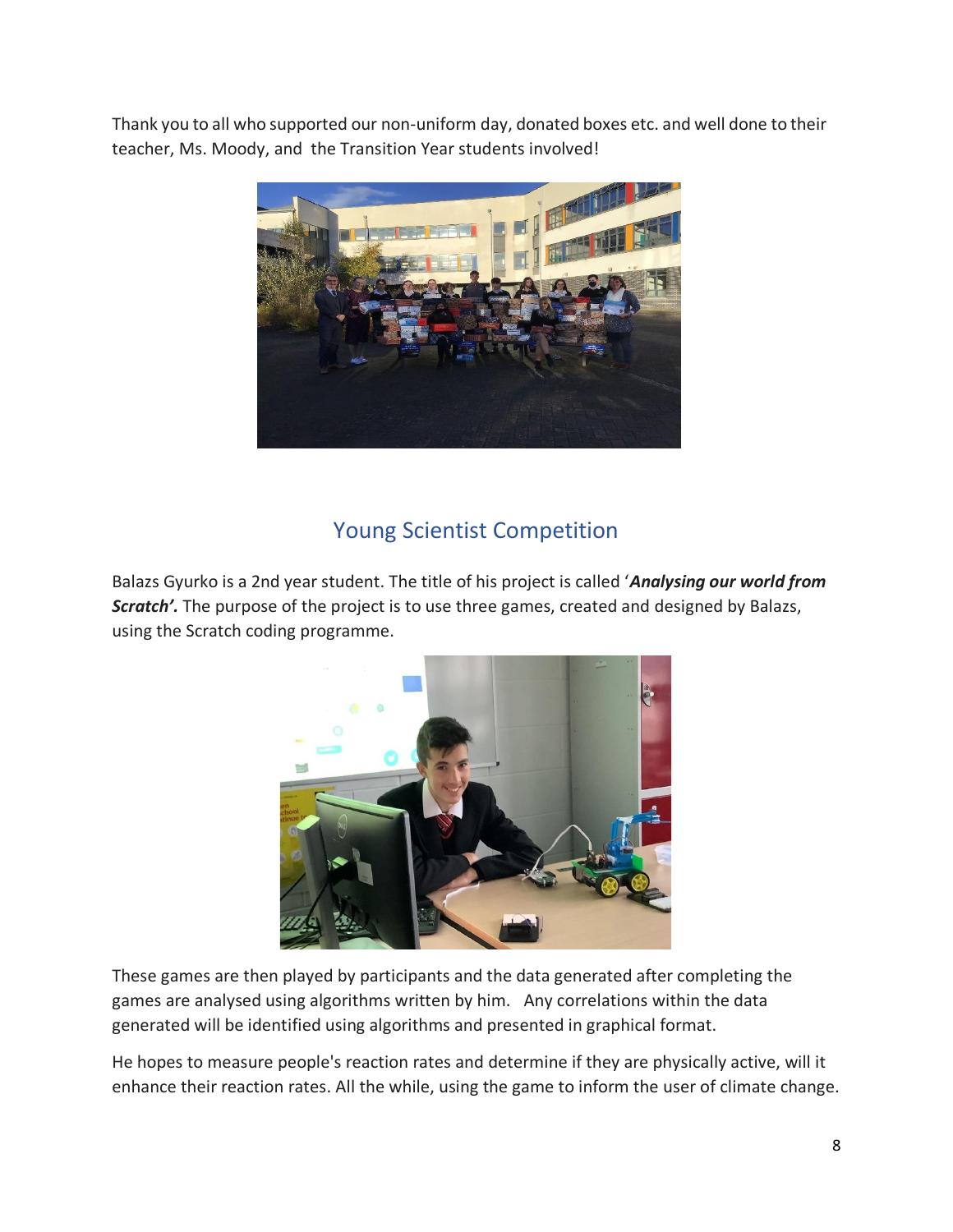### Spanish Christmas Traditions

Ms Nuria Lluch, our Spanish teaching assistant, has created a link to an interactive Advent Calendar which has been created using Spanish traditions at Christmas. Please click on the link below to access this wonderful resource.

<https://view.genial.ly/61953adef15f860dfdb82fca>

### Leaving Certificate Applied (LCA)

It was a positive term for Leaving Certificate Applied students who experienced high quality learning in the classroom, on work placement and taking part in many workshops and events.

Some of these included a trip to "Alive Outside Adventure Centre" in Kilruddery estate, a goal setting workshop with author and public speaker Stephen Kiernan, a resilience workshop with "Soar" and a workshop from "Reptile Haven". Well done to staff who strived to achieve the best from students learning in the classroom and to students for their excellent participation to date.



A special word of thanks to parents and guardians for their continued support this term. There are many exciting things to look forward to for Leaving Certificate Applied students in 2022 and we wish all families a safe and happy Christmas.

### Creagh's Own Superhero - "Braveman Ben Kelly

Ben Kelly a 6<sup>th</sup> year, Leaving Certificate Applied student created and launched his very own comic book called *"Braveman"* on the 5th November. "Braveman" features an alter ego superhero who offers an inspirational glimpse into the challenges of life on dialysis and the healing power of Art.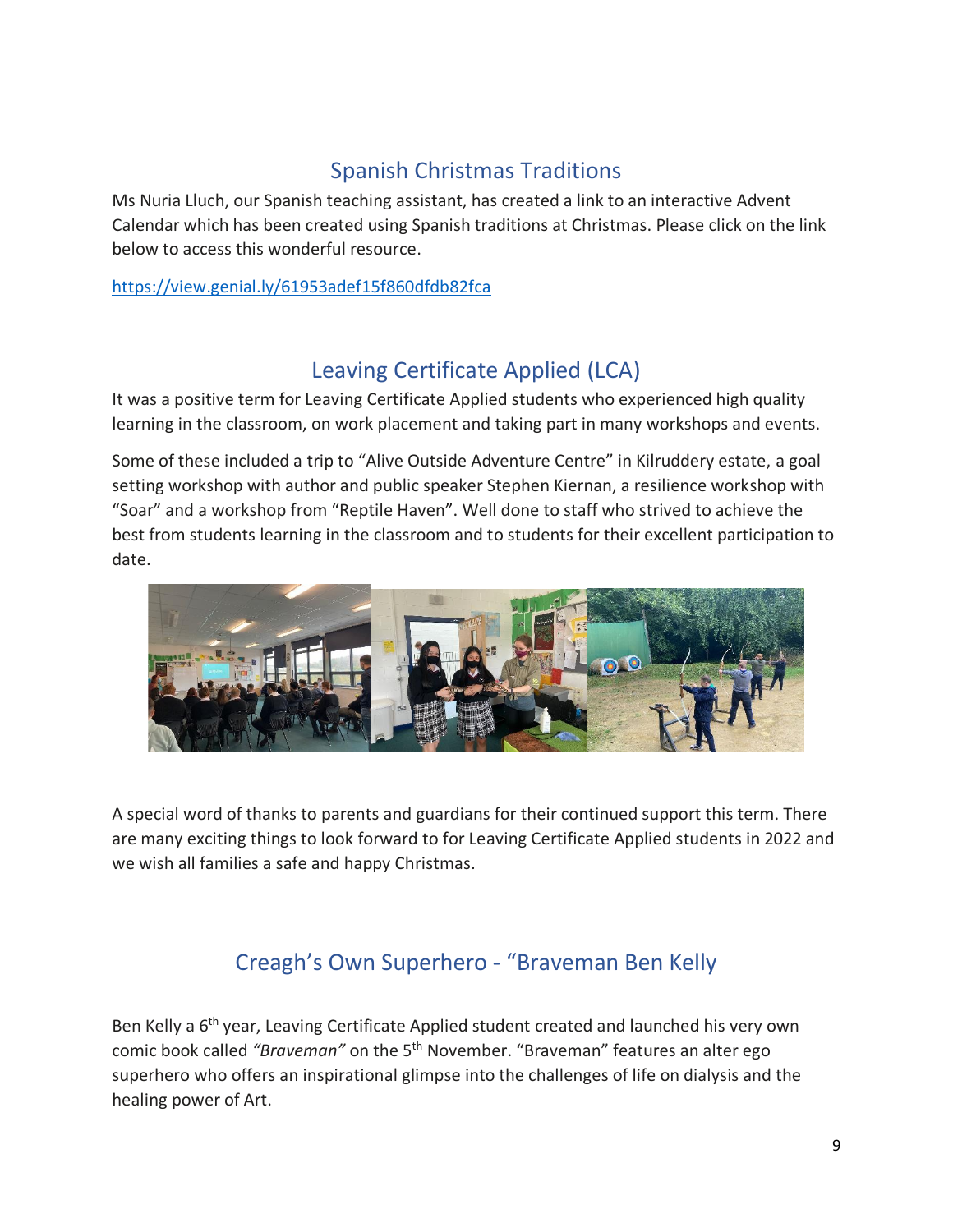

Ben has described how Braveman is the story of his life. Ben is currently waiting for his 3<sup>rd</sup> kidney transplant and undergoes dialysis three times per week. Ben is a kind, funny strong, imaginative and brave young man who we are very proud of. We wish you all the best Ben.



#### Junk Kouture 2021

**Junk Kouture 2021** saw a team from Creagh College reach the Grand Final for the first time. Every year to date we have entered and have been represented regularly in the South-Eastern Regional Finals. In our 10th year of Creagh College it is such a fantastic achievement to have Wooden Warrior represent the school after such a tumultuous school year. Having to continue to develop an outfit as a team while working in isolation was no mean feat and bringing all the elements together, they had doubts over if it would all come together aesthetically. Thankfully, it did!

**Designers:** Aoife Kavanagh, Clara Hart, Lauren Paisley, worked incredibly hard throughout. They experimented and manipulated their materials and had to problem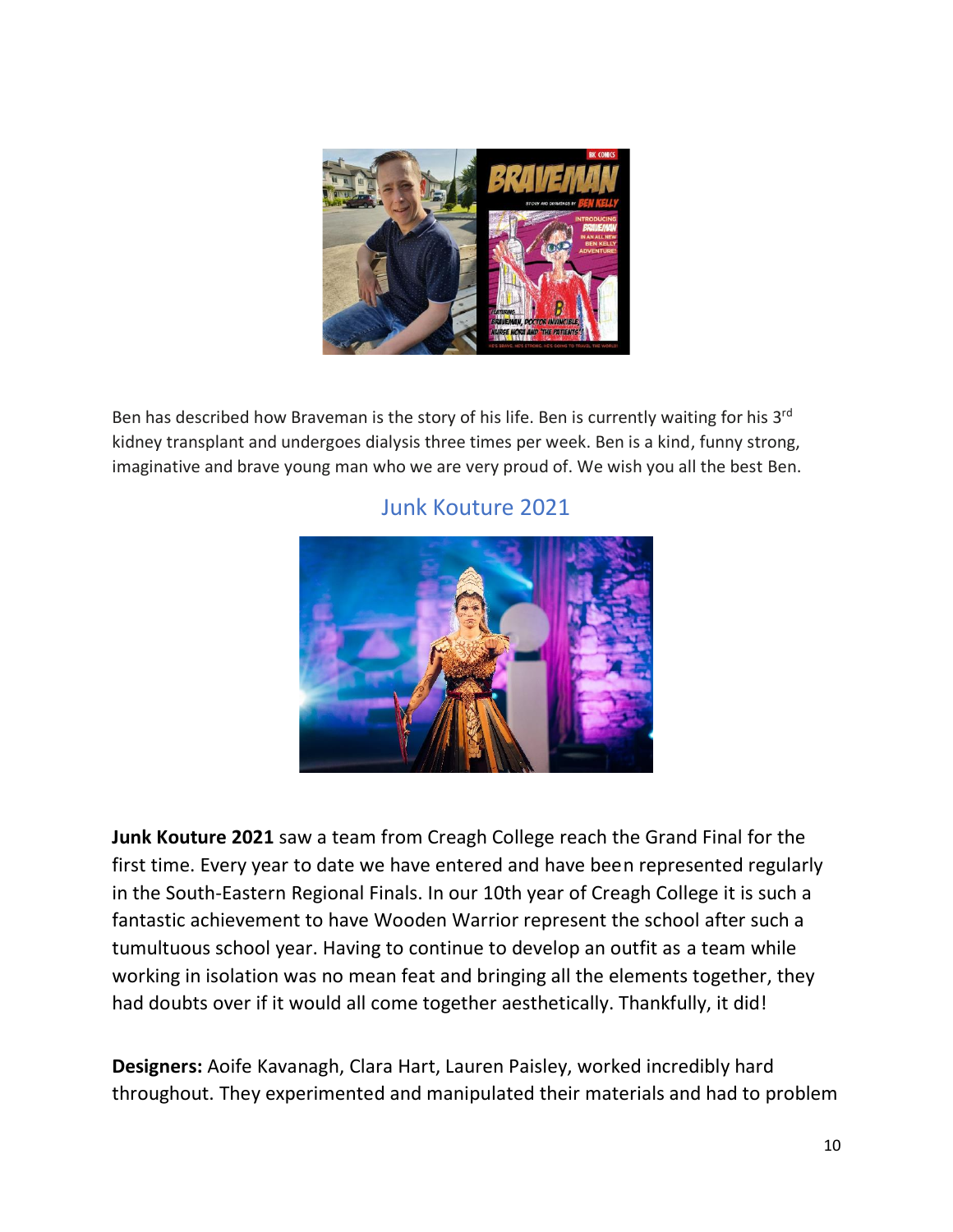solve along the way. What they have created is an exceptional example of creativity and patience using very difficult materials. Michelle Visage spoke very highly of them in the grand final and was super impressed with what they have achieved and the message behind the theme.

**Design Details:** Focusing on a variety of different textures, the design evolved into a warrior-esque look. The design raises awareness of deforestation, using a variety of wooden elements such as Venetian blinds, match sticks, saw dust and wood curls from the woodwork room.

The competition and talent were exceptional this year and although the team missed out of one of the coveted prizes, they are still in with a shot of claiming the Audience Prize. We would ask everyone to cast their votes form the link below!

[https://mobilebeta.rte.ie/lifestyle/fashion/2021/1207/1265360-junk-kouture-rte-2fm](https://mobilebeta.rte.ie/lifestyle/fashion/2021/1207/1265360-junk-kouture-rte-2fm-audience-award-south-eastern-region/)[audience-award-south-eastern-region/](https://mobilebeta.rte.ie/lifestyle/fashion/2021/1207/1265360-junk-kouture-rte-2fm-audience-award-south-eastern-region/)



The girls need your votes! Vote as many times as you can between now and 17th Dec!